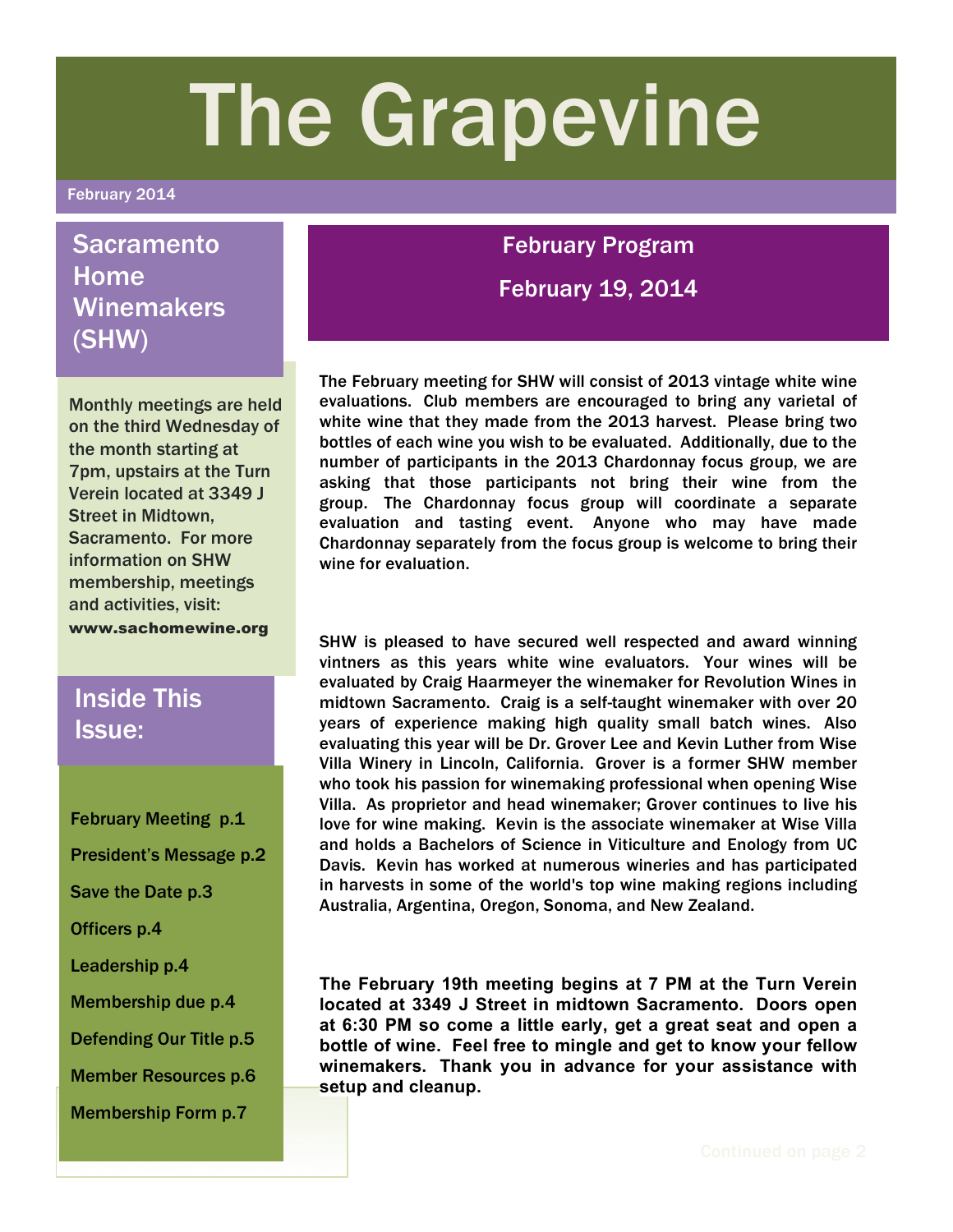## Message From the President

As home winemakers, we are now in the dormant stage. Hopefully, our wines are tucked in safely, and either through malo-lactic fermentation, or awaiting a quickening of malo-lactic fermentation in the spring. Just as gardeners pour over catalogs, and websites, dreaming of the spring and gardens to come, we home winemakers begin planning our fall home winemaking activities. Now is the time to think about what varietals you wish to make in September and in October. Now is the time to tinker with your winemaking spaces. Add shelving, build that cold room. Now is the time to band with your winemaking brothers and sisters in SHW to make plans to purchase in bulk, universally appreciated by grape growers.

And, now is the time to sign up for one of the many working committees of the Sacramento Home Winemakers. Help us plan our spring home winery tours, add your thoughts to improving Winemaking 101, take a load off our board members by heading up the Harvest dinner, and help design our new Winemaking 201 class. Sign up sheets for these committees and more will be available at the February meeting. It really does take a village.

At the February meeting, a panel of commercial winemakers will be evaluating your 2013 white and rose wines. Happy winemaking, and see you all there!

Donna Bettencourt President SHW

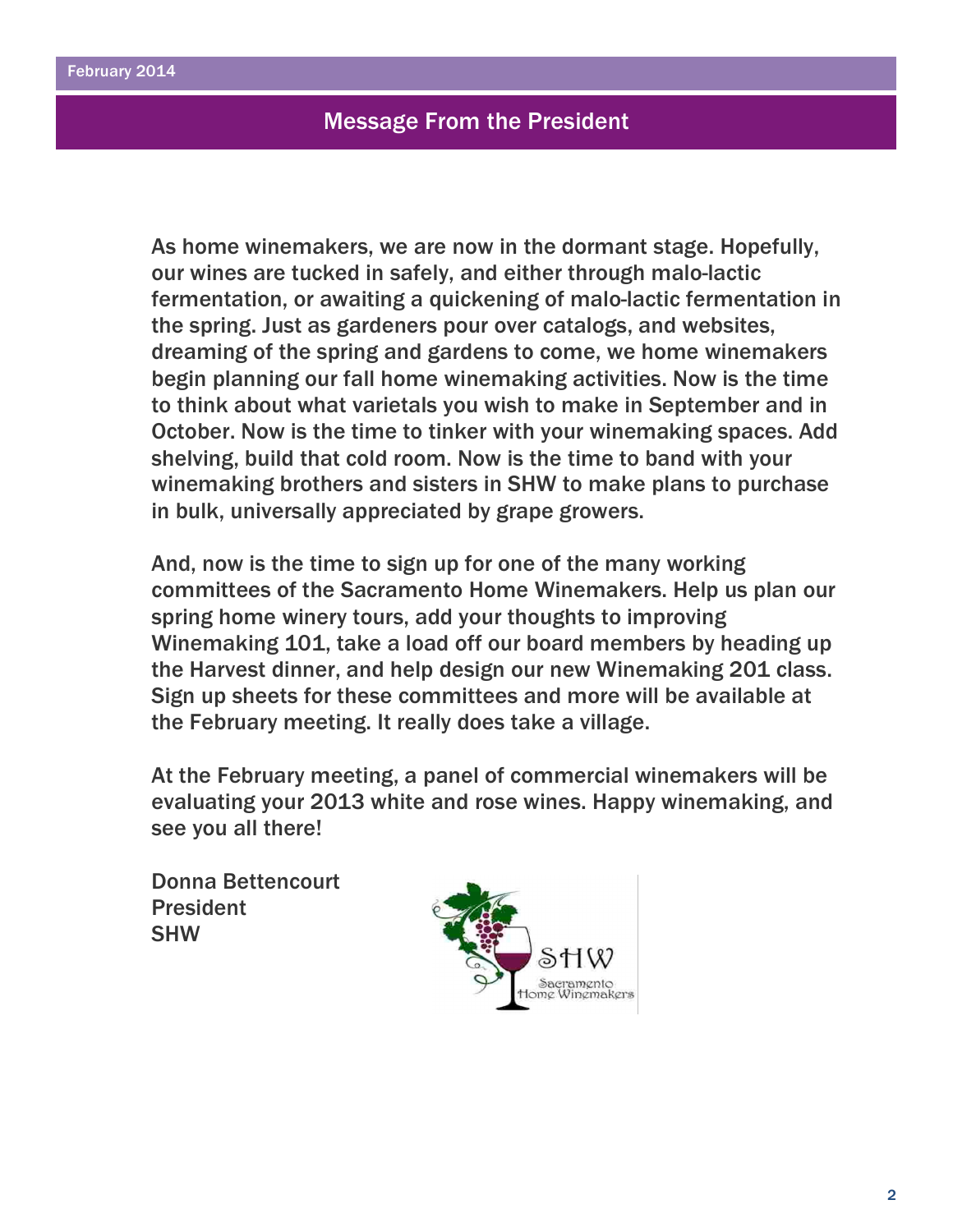#### February 2014

Home **Winery** Tour 2014

Thanks for the great response we received from members on ideas and venues for a home winery tour. If you Have ideas you've yet to share, contact Gin at ginyangstaehin @yahoo.com and 916 217- 0294.

# Save the Date!

SHW June Jubilee Home Wine Competition And Picnic

This year we will hold our annual club only home wine competition judging on Saturday, June 28th, and our June Jubilee picnic the next day, Sunday June 29th. More details to follow in the May issue of The Grapevine."

## Coming Next Month…

For March, SHW will examine the challenges and rewards of making Pinot Noir with a varietal focus discussion / presentation from renowned winemaker and author, Alison Crowe. Alison is a graduate from the UC Davis Viticulture and Enology program. She currently serves as the head winemaker for Plata Wine Partners, LLC, in Napa and provides custom winemaking services and consulting to nationally distributed as well as small start-up brands. Alison is the author of, "The Winemakers Answer Book: Solutions to Every Problem, Answers to Every Question". She is a frequent contributor to *Wine Business Monthly* and is known as the "Wine Wizard" for her column in *Winemaker Magazine.* Alison also writes the popular wine making blog, "The Girl and the Grape".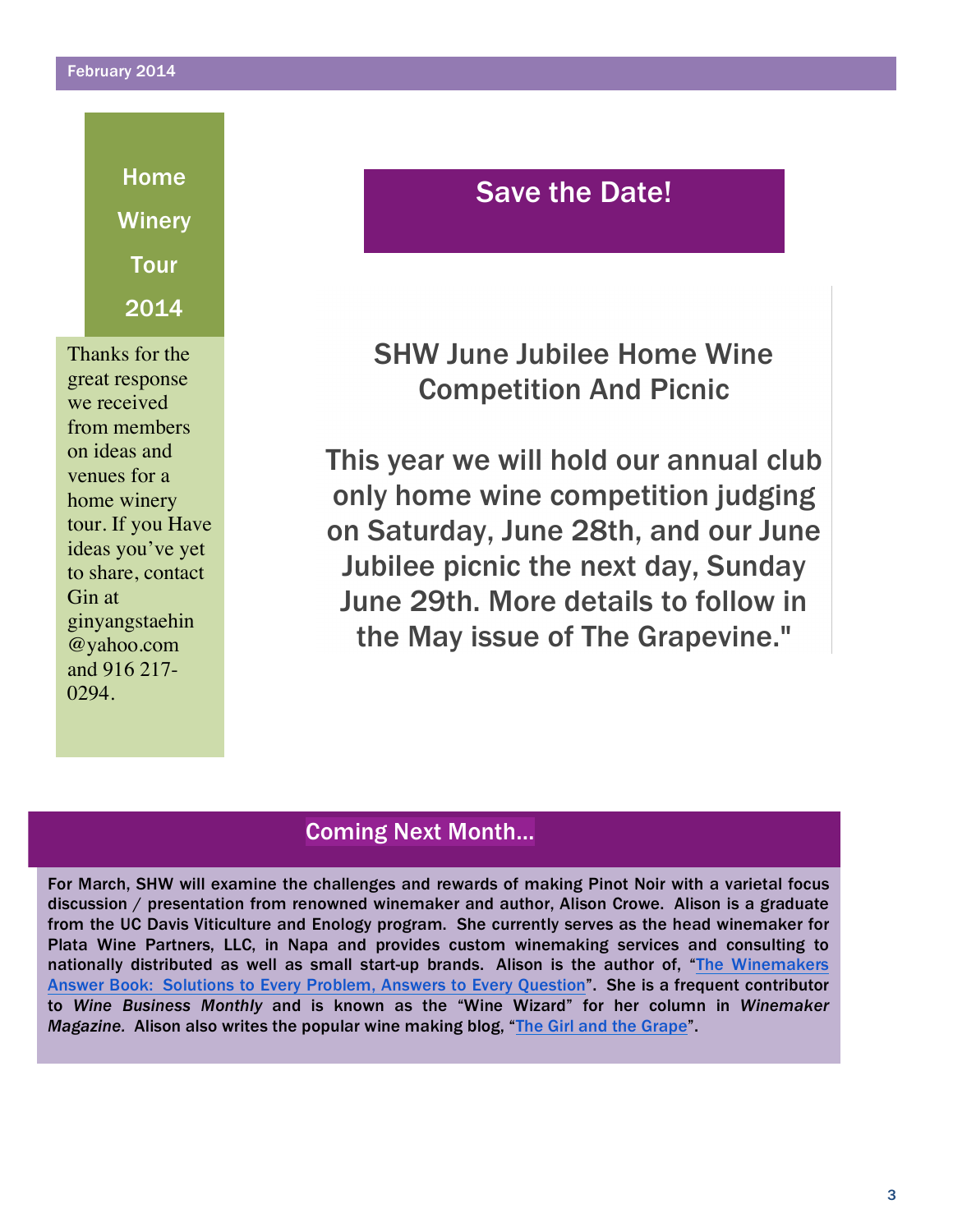21

Dues are now Due SHW 2014 Elected Officers

President Donna Bettencourt Vice Presidents Sonia Baron JD Phelps **Secretaries** Joe and Lynn Mc Gillivray **Treasurer** Steve Barrett

**SHW** 

Club

**Leadership** 

## BOARD OF DIRECTORS

Mikc Touchette—Past President

Fred Milar—Past President

Lynn Keay—Past President

Gary Young—Past President

2014 Membership

Thank you for supporting SHW with your membership dues. SHW is a non-profit club run solely by volunteers and you. The annual dues are applied to the Club's expenses including meeting room rent, insurance, PO Box, monthly speaker costs, printing, equipment purchases and repairs, and the other necessities used to bring you technical programs and activities.

Benefits to membership include the Club's newsletter, The Grapevine, delivered to your fingertips, a year's subscription to WineMaker magazine (if renewing or joining by March 1), and participation in monthly meetings, Club events and activities. Starting this year, we'll issue SHW membership cards to confirm your membership and help you gain access to membership privileges at participating vendors.

The 2014 membership form is attached to this newsletter and is also available on-line at www.sachomewine.com. 2014 dues are \$50 per household (up to 2 members). If you have membership questions, please contact membership co-chairs Fred Millar at (916) 576-9596 and fredmillar  $\log$  mail.com or Gin Yang at (916) 217-0294 and ginyangstaehlin@yahoo.com.

The Wine-Cup

is the little silver well

Where Truth,

if Truth there be doth dwell

-William Shakespeare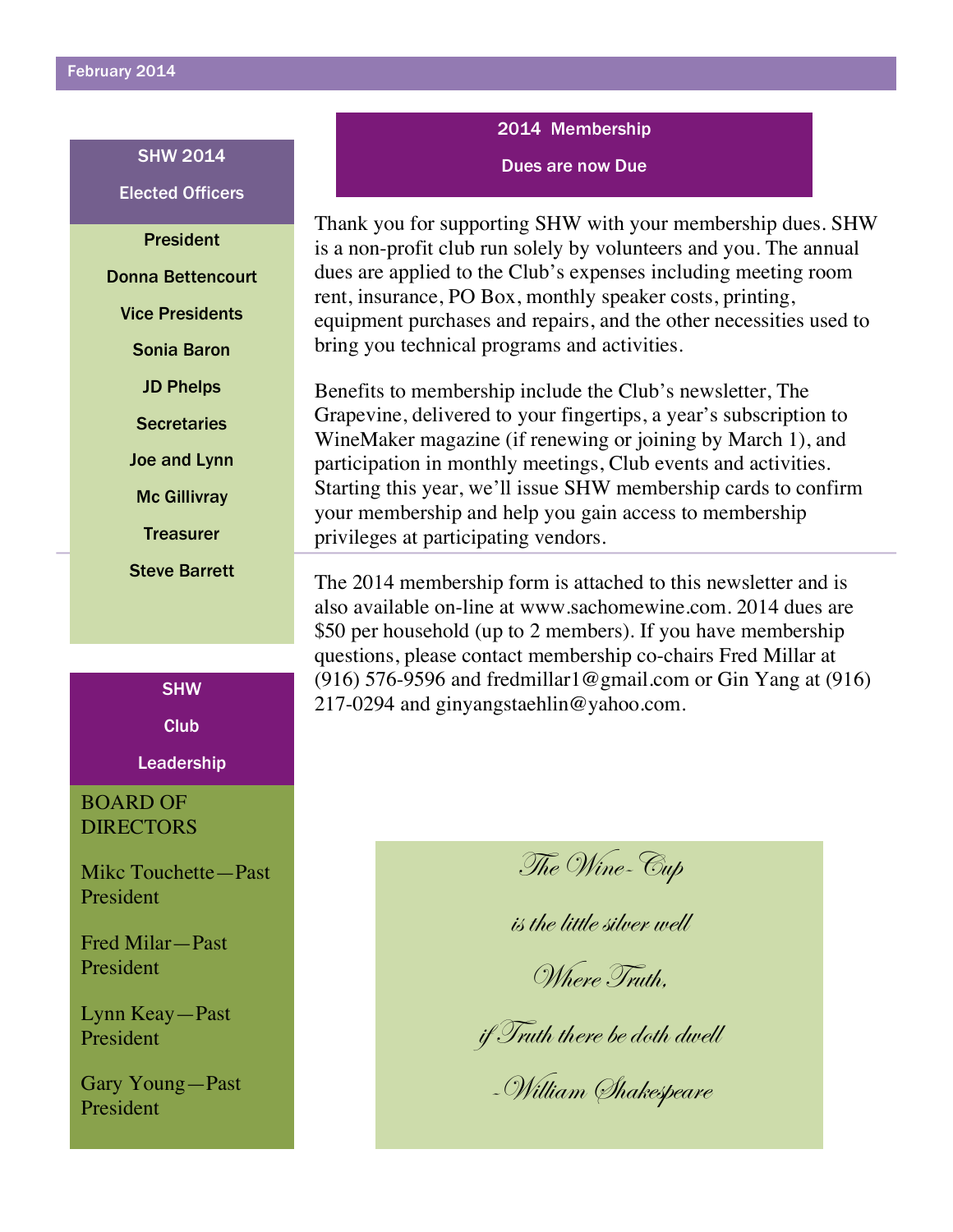#### 2014 Winemaker International Amateur Wine Competiton: Defending Our Title and Winning Prizes

Article by SHW member and author

Barbara Bentley

### Defending Our Title:

SHW has been the international home wine club of the year for the past two years at the WineMaker International Amateur Wine Competition. We have many excellent winemakers in our club so "as a team, let's do it again in 2014." How do we win it? Lots of entries give us a better chance. The amateur club that accumulates the most overall points from its members wine entries will win club of the year.

The Club of the Year is based on the following point scale:

Gold medal (or best of show medal): 3 points

Silver Medal : 2 points

Bronze medal: 1 point

#### Formal Rules:

The formal rules and entry form can be found in the WineMaker magazine and on their website. Entries are 25\$ per bottle entered and each winemaker is limited to 15 entries. There are over fifty categories in which to enter.

#### How to win valuable gift certificates;

However, if you use the special entry form on the quality wine and Ale website, you also have a chance to win exceptional wine kits and valuable gift certificates. Follow this link for more information and the entry form. To win a prize from the store, you MUST USE their form from their web page;

http://www.homebrewit.com click on 2014 wine competition in the left hand column, the one with the flashing yellow update notice. YOU MUST ALSO fax, mail, or email a copy of your entry form to Quality Wine and Ale. All the details are on their website.

Be sure to read and carefully follow all of them.

Please continue to next page for shipping information